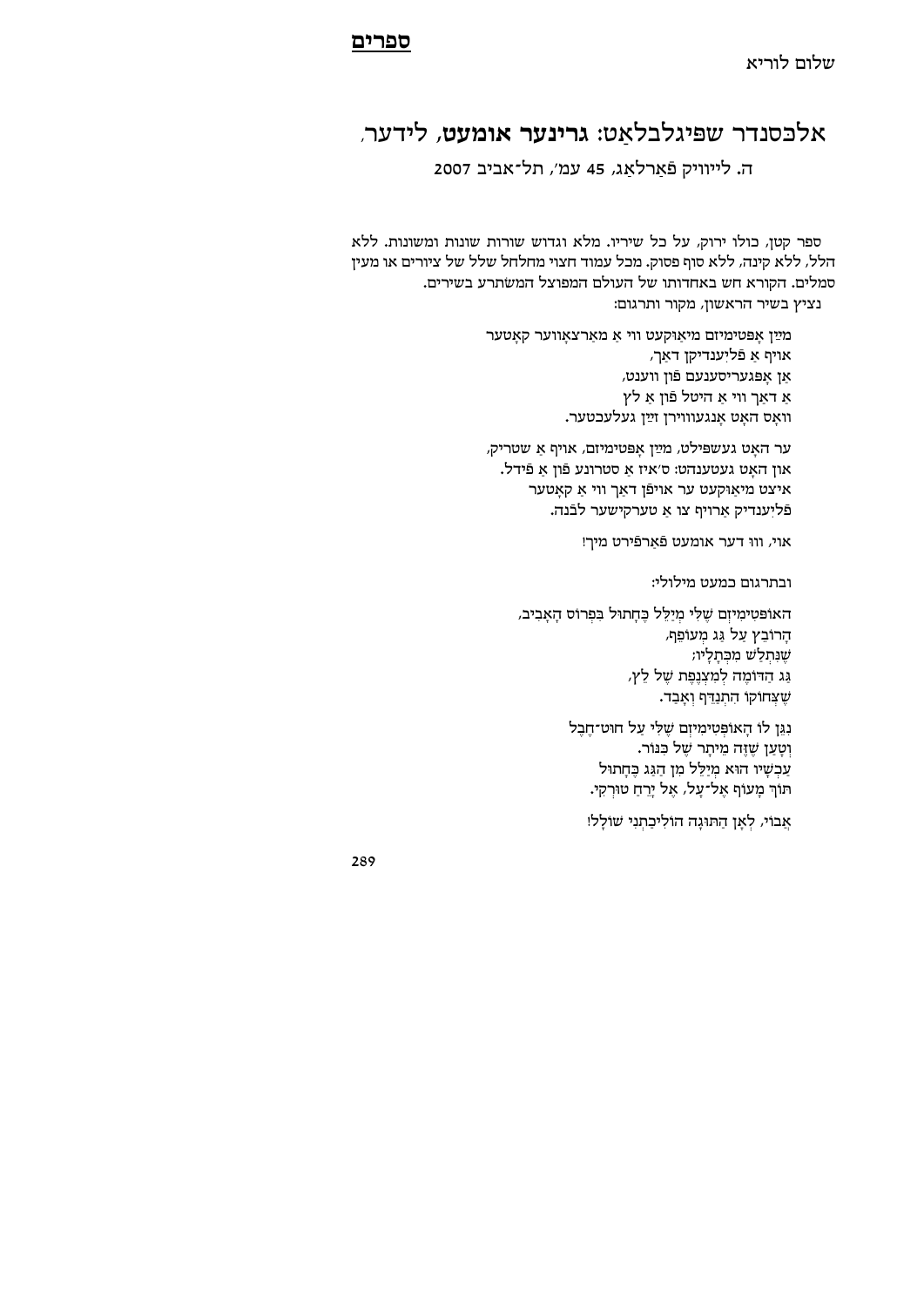האירוניה המתחכמת של הדובר (ה'אני') טובעת ביללות החתול המיוחם. זעקת האופטימיזם של הדובר יוצאת אל קולות צורמים. האומנם קולות? המילים מעצבות התרחשות עלילתית: גג מעופף אל־על לאחר שנתלש מכתליו. קוראי השיר לוגמים מן הדמיון, המפרנס ומפריח את האופטימיזם, ומעלה דמויות שונות ברוח הגרוטסקה: חתול על גג מעופף, הגג נתלש מכתליו ונראה כמצנפת של לץ, הלץ פגום כי צחוקו אבד. וכל זה מתרחש בכוח התוגה... המפעילה את החתול הממריא עם הגג אל יֵרֵחַ טורקי.

האופטימיזם אינו ניזון רק מקולות צורמים, הצורבים את החיוב־שבוֹ, ומדמויות פגומות. הוא צומח מתוך הפתיחות של כל הצירופים הגרוטסקיים ומן האפשרות לפרש כל פרט באורח שונה.

למשל: כותרת השיר אופטימיזמוס אינה חופפת את האופטימיזם שלי. העימות ביניהם מעוצב כאירוניה, המתחייבת ממאמץ־הנסיקה אל חצי־הירח הטורקי. אר התהליך חריף יותר מנגינתו המזייפת של היצור המבקש להתייחם על גג כמצנפת לצים, התלוש מכתליו ומעופף...

ה'אוֹפּטימיזמוס' הוא מושג כללי, ואילו ה'אוֹפּטימיזם שלי' הוא תכונה אישית, שבאה לידי ביטוי בהפעלת הנגינה על־מיתר־אחד של כינור, והוא אולי רק חוט־חבל דק... איזה עולם!

ספר השירים הקטן גדוש רזים ופלאים, אוצרות לשון ודמיון. אף דמות החתול, למשל, בשיר הנקרא ׳תוגה ירוקה׳, עוברת גלגול, לאמור:

> אַ גאַסנקאַץ, א געלע, מיט א ריס אין אויער, טוליעט זיך אונטער א סטריכע צו א פֿארמאכטער טיר.

א גרינער אומעט שלאגט ארויס פֿון אירע אויגן און טריפֿט ארײַן מיט יעדן טראָפּן רעג<mark>ן</mark>

דורך די לעכער (עמ׳ 22) פֿון זיכרון.

> חֲתוּל חוּצוֹת צהוב עם קרע באַזנוֹ, מְתִרַפֵּק

> > 290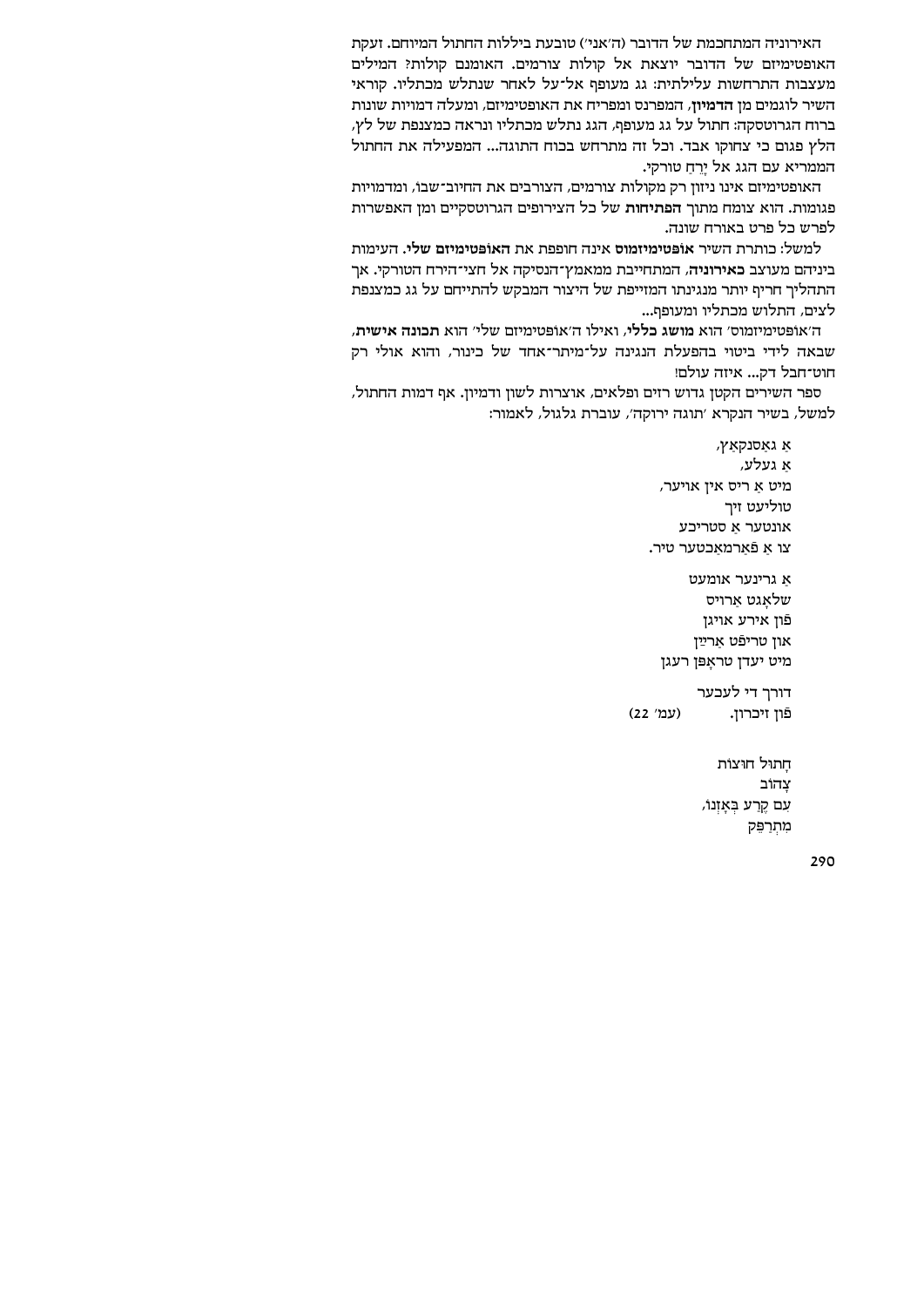מתחת לגגון על דֵלֵת נִעוּלַה.

תוּגָה יִרְקָה פורצת מֵעֵינֵיהַ  $r$ ונגרת עם כַּל טִפַּת גֵּשֵׁם

מבַּעַד לִחוֹרֵי קִלּוּחַ של הַזִּכַּרוֹן.

אין החתולים, חתולי החוצות והאשפתות, דומים זה לזה. אפשר ש׳בֹהַק הַסַּכִּין׳ אורב מעיניהם, כדברי נתן אלתרמן בשירו 'ליל קיץ'. אפשר להעלות על הדעת הקשרים אחרים.

מכל מקום מדובר בספר־שירים נפלא, שאף המשורר אברהם סוצקבר ביקש לברך עליו פעמיים ("בענטשן, בענטשן", בעמ' 31).

 $\star$   $\star$   $\star$ 

## באָריס קאַרלאָוו: קאַטאָוועס אָן אַ זײַט  $i$ נעכטיקע לידער / שירים משכבר 'פֿארלאג 'אייגנס', ירושלים 2007, 62 עמ

ספרו של משורר, שכונס ונערך במו ידיו - לפי טעמו - יוצר קונטקסט. אפשר אפילו – יותר מאחד. צרור שירים המתחבר ומשתזר בידי משורר בן משורר מעורר וד כי השומת ה'תשומת יצירתו. שירי הקובץ 'קאַטאַוועס אַן אַ זײַט' מבקש לעמוד על .<br>טיבו של המבחר בשנים 1993–2001 ולהצביע על מלוא רצינותו

מאי משמע ′צחוק בצד׳? (קאטאוועס אן א זײַט)? כלום מורגשת כוונה לוותר על כל אספקט הומוריסטי, שכידוע אינו נשלל מכול וכול גם כאשר נמנעים ממהתלות וליצנות לסוגיהו?

כותרת ספר השירים מציגה לנו ספר רציני הנוגע קלות בנושאים שונים ומציגם בפרקים מסומנים בשמות, דהיינו: ערטער (מקומות), ווערטער (מילים, ביטויים), ניט סתם אַווי (לא אמירות גרידא, לא פראוות בעלמא), אַן קאַטאַוועסן?! (ללא מהתלות).

סימן שאלה קלוע בסימן קריאה רומז, כנראה, לכוונה לבחון אחדותם־של־ ניגודים, תוך הדגשה של ירידה רצינית לעומק ההוויה. צילומי המוקיון בפרקים האחרונים מעמיקים את היסוד הדראמטי בחלקו האחרון של הספר.

291